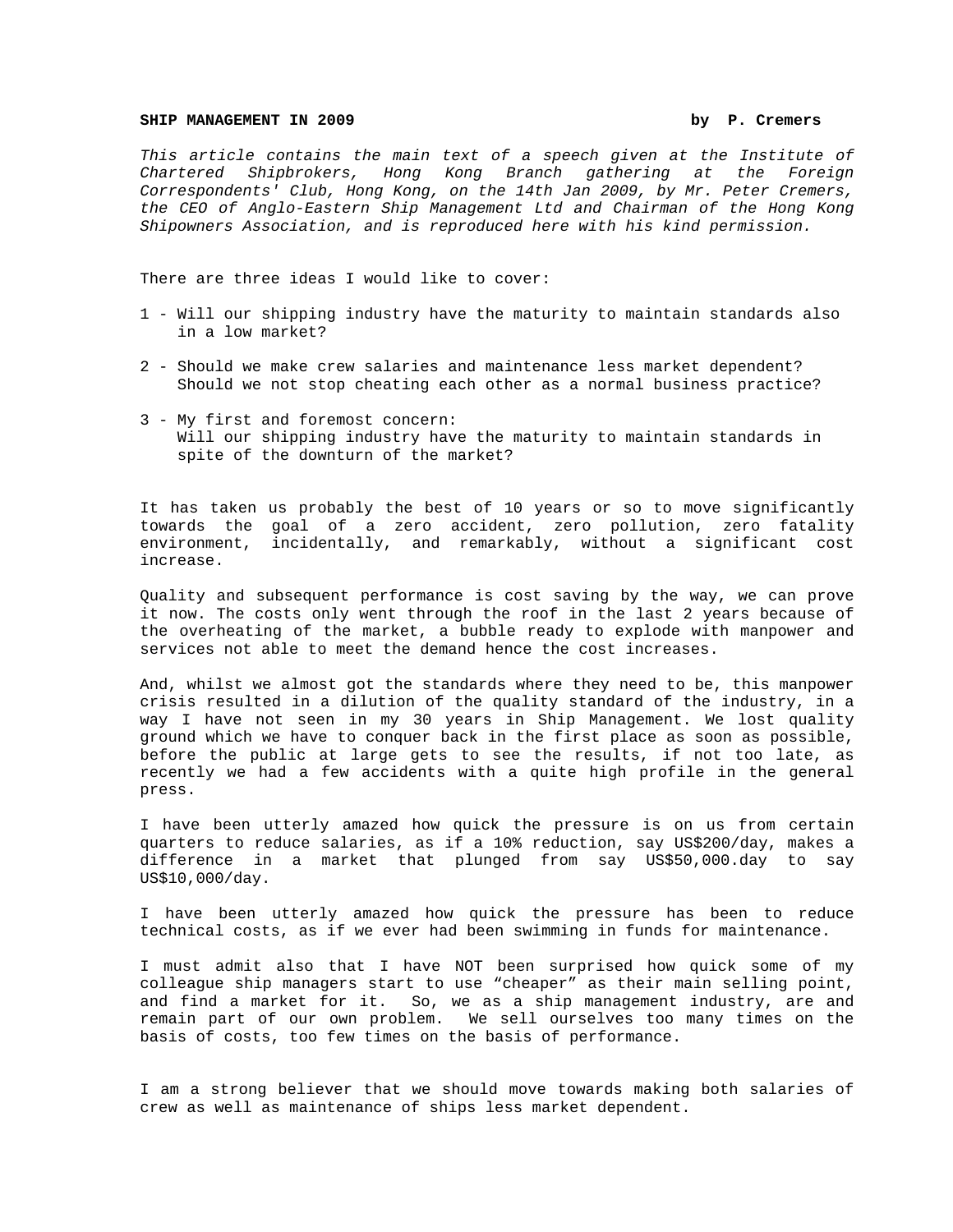Let's take the crew bit first. A ship is a complicated instrument operating in a harsh environment, it needs professionals on board and they need to be trained and acquire experience which takes time. So offer these people a decent salary, a social environment to work in, a long term commitment that sees them through the high and the lows of what is basically a very cyclical market.

We are today paying a master on a bulker, say US\$8,500/month. For say 7 months a year, this equates to a salary of HK\$39,000/month, admittedly coming with free lodging, but you can't leave your family all the time with your in-laws, can you?

So, just how far down the salary scale in an office in Hong Kong do we need to go to find an equivalent? And this for a person that is in charge of a 25 or 50 million US Dollar asset? And this whilst the ITF has made sure that an AB goes home with almost US\$2,000?

So, before we reduce salaries and chase people away, let's first get rid of the probably 20 to 30% of the people that do not meet the standards and make sure the good ones do not leave the industry.

In the height of the market, we all were thinking of honouring the people that did not leave us for higher salaries by offering long term employment bonuses, we have been thinking, and in fact do offer full term 12 months employment to some pools. These initiatives should not be thrown out now, we rather needed this moment to rethink the whole relationship we managers/owners have with our staff at sea, and go back the full circle to the old days of seafarers being an integral part of the staff of a manager/owner.

I understand that a British Airways pilot can't just step into a Cathay Pacific plane and be in command, and this in an environment that is much more standardized than ours.

We are operating management systems which are really company specific and do vary wildly in their check lists, requirements and level of specifics. We can't just throw people in there, not on the ship, not in the office, without stepping at least one level of responsibility down for an extended period, get them trained and integrated before taking a high level of responsibility.

The Total (oil company) crew experience matrix (which I hate because its difficult to comply with but understand as to the logic behind it) goes some way in this direction, but what if a Captain migrating to a new company, mandatorily has to serve as a Chief Officer for a year under a new DOC before being able to take command. Would that not increase safety and reduce poaching? This was being done, at least for one contract, in the eighties as a matter of normal good self imposed procedure in some of the companies I worked with. And this was prior to ISM!

Taking advantage of today's technology and looking over my shoulders to the airline industry again, I would make simulator training an integral and mandatory part of certification/periodical revalidation and promotion (which it is not today!). With an obvious requirement to pass a test rather than to attend a training.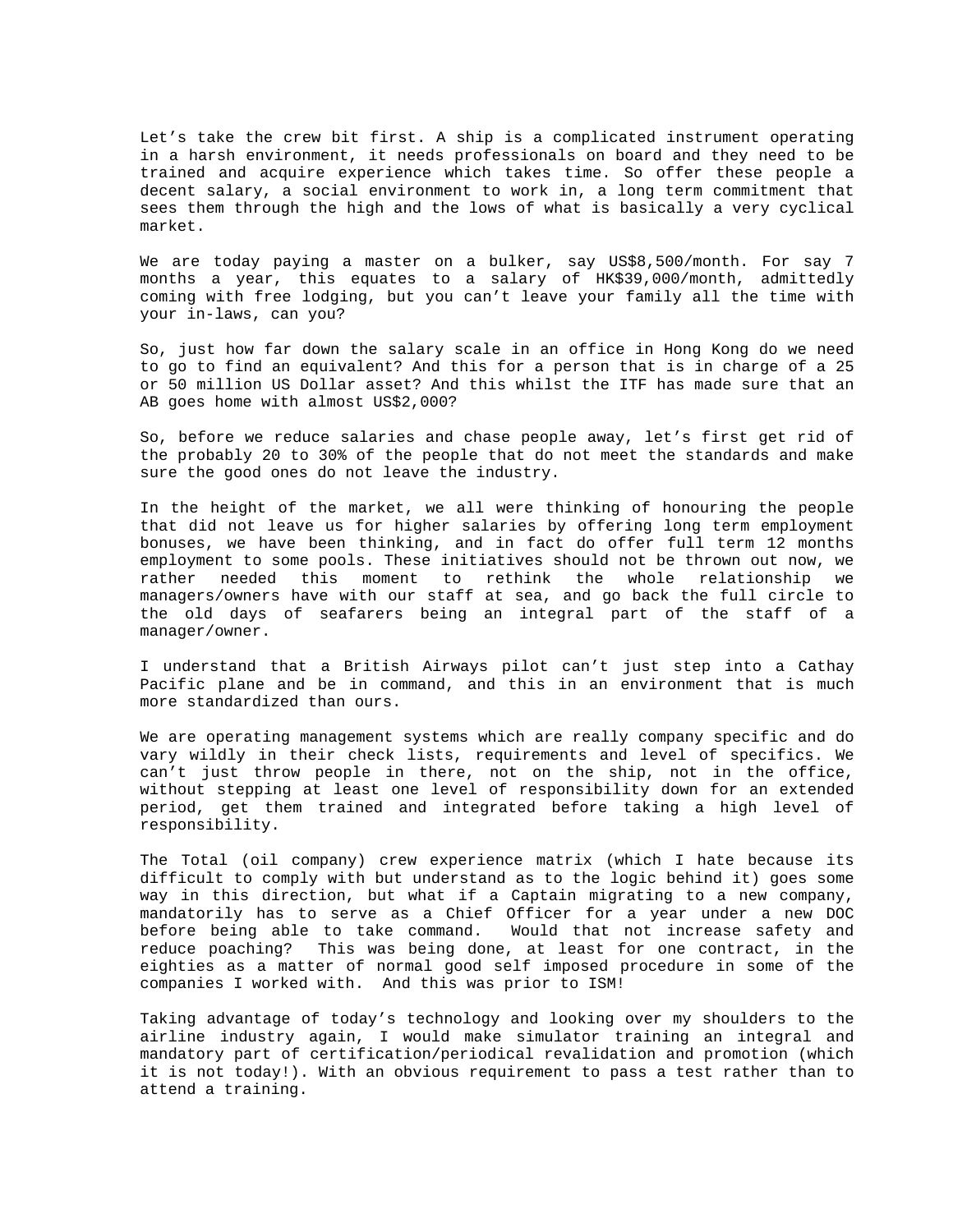The improvement of the efficiency of ships leaves less time to learn on board, hence a substantial part of the training has to be transferred to using simulator technology, and it should be a continuous integral part of their readiness to serve at sea.

So, now that we have turned our seafarers into long term employees, fully certified and trained, committed to the company, properly paid and professional, let's turn our thinking towards maintenance, can we make maintenance a bit more independent from the market cycles?

Of course we can, and we should, because basically, maintenance of a hull structure and its equipment is a technological problem. It has very little to do with the market, whims or personal preferences of an owner, and should never be guided by short term consideration such as the owner buys ship only for a year or so, ship is for sale.

We have seen ships being neglected to the point of no return, shortening their useful life, lumping from one problem into another one, basically because of short-sightedness in maintenance in an early part in their life. Would it not be nice that, even if Mr. X owns a ship for one year only, and just at that time it is time to upgrade the ballast tanks as an example, there would be a requirement to do so? Keeping the maintenance up in line with the expected life span??

We have the technology and the know-how to design and construct a ship for a pre-defined life span and operational environment and we have the know-how on how maintenance should be done consistent with the expected life span. Like a plane coming out of the factory, with a mandatory manufacturer maintenance manual, right opposite of what is happening in shipping, whereby a shipyard steers far away from maintenance and ends its liability 12 months after construction.

In my dreams, and I will only disclose the bit about ships:

- I would like a shipyard to design a ship for at least 25 years (anything shorter is a crime against the resources involved).
- I would like the class notation to mention this, so that we all see what we buy or rent.
- I would like the ship to come out of the yard welded properly and painted properly, without the need for the owner to check every square inch or meter of weld.
- I would like the ship to come with a mandatory maintenance manual for the ship, its protection and its equipment. All on a common IT platform, prerequisite to being allowed to supply to a ship.
- When the ship leaves a yard, and all equipment maintenance CD's slid into a computer, which flips out an automatically approved maintenance plan, updated continuously by the manufacturer feeding back into the system maintenance experience, and accidental operational experience. I would like the compliance with this planned maintenance program to be mandatory, so that the maintenance cycles are not interrupted by short term consideration and business plans.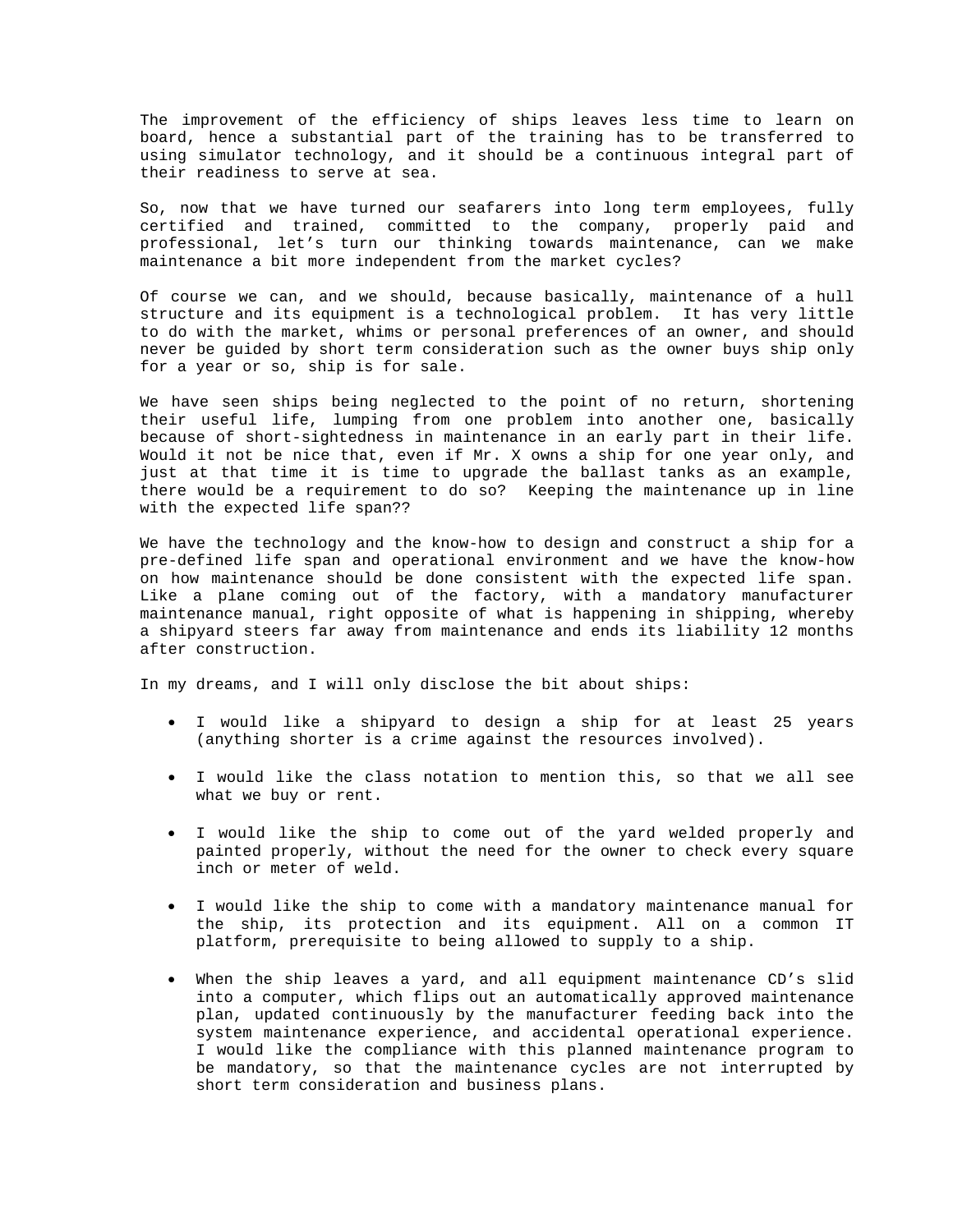I would not mind to wake up and see the reality of the market, as I know for sure that over the life span of a ship, correct timely maintenance is the most economical way to run a ship. I also know the resources such as steel, paint, etc. are scarce, and once put together as a ship, should be kept running as long as economically possible. As I do not agree with the practice here in Hong Kong to tear down into rubble a 15 years old otherwise perfect building, nor do I agree that we should accept early scrapping of badly maintained ships, both considerations being ecologically driven.

Stop cheating each other. As you know, lying about pollution, falsifying documents and log entries, are criminal activities in certain jurisdictions, usually more severely punished than the pollution acts themselves.

So one morning, we made a statement in our morning meeting that a message would be sent to all ships that henceforth all entries have to be correct, true, and that anybody found tampering with entries would be thrown out of the company. Fine, said my man in charge of the operations, but how will our ship owners/clients and/or charterers react if we:

- do not tamper with speed/consumption figures and wind speeds as instructed from time to time to meet C/P description;
- do not tamper with time and port arrivals;
- fuel consumption and bunker survey;
- And, register all stoppages at sea properly.

I had to stop him, I also had to retract my intended instructions and leave it up to the Master to judge what is a criminal activity and what is a customary practice of handling C/P contractual terms. But is it correct?

It seems to us that it is time for this industry to catch up with the realities of today's technology, whereby ship speeds, positions, consumptions, voice exchange on bridge and ship/shore, can be or are measured, monitored and recorded minute by minute. We should stop pretending that cheating a counter party is part of a normal way to conduct business in shipping.

We can't tell our people to report promptly and correctly the spillage of 5 litres of oil, at the same time as asking them to keep 50 tonnes of bunkers hidden from a charterer. We can't expect our staff to pass an oil major inspection with flying colours and next day expect them to do some hotwork without reporting. We still have a long way to go in achieving the clean and transparent industry we all pretend to be, and the shore side consistency the sea staff deserves, specially now that their action can bring them in jail.

I hope I can leave you with these few simple thoughts as being not too heavy for an evening like this, yet that they plant something that will grow something somewhere, sometime.